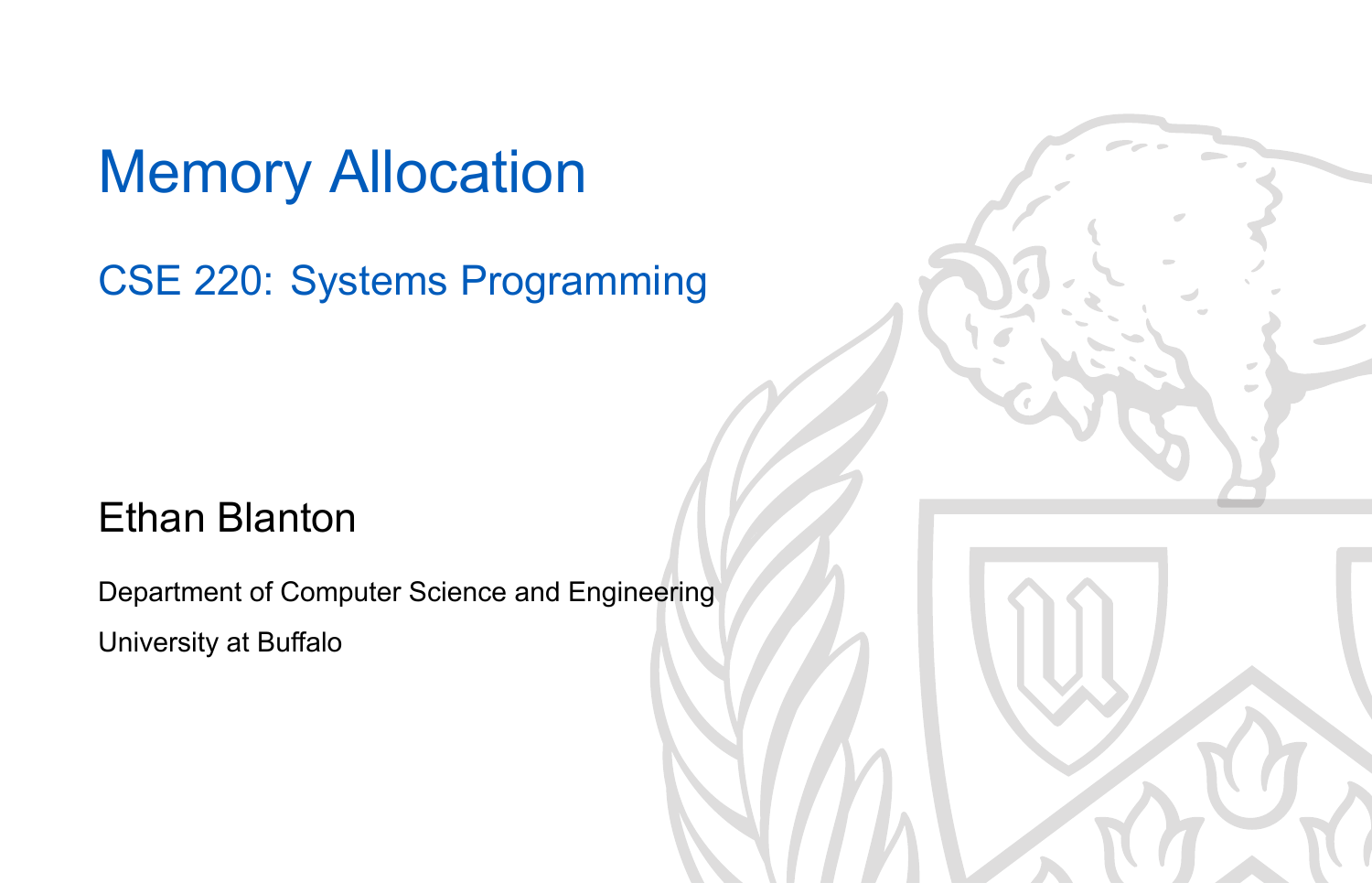## Allocating Memory

We have seen how to use pointers to address:

- An existing variable
- An array element from a string or array constant

This lecture will discuss requesting memory from the system.

Introduction The Heap Void Pointers The Standard Allocator Allocation Errors Summary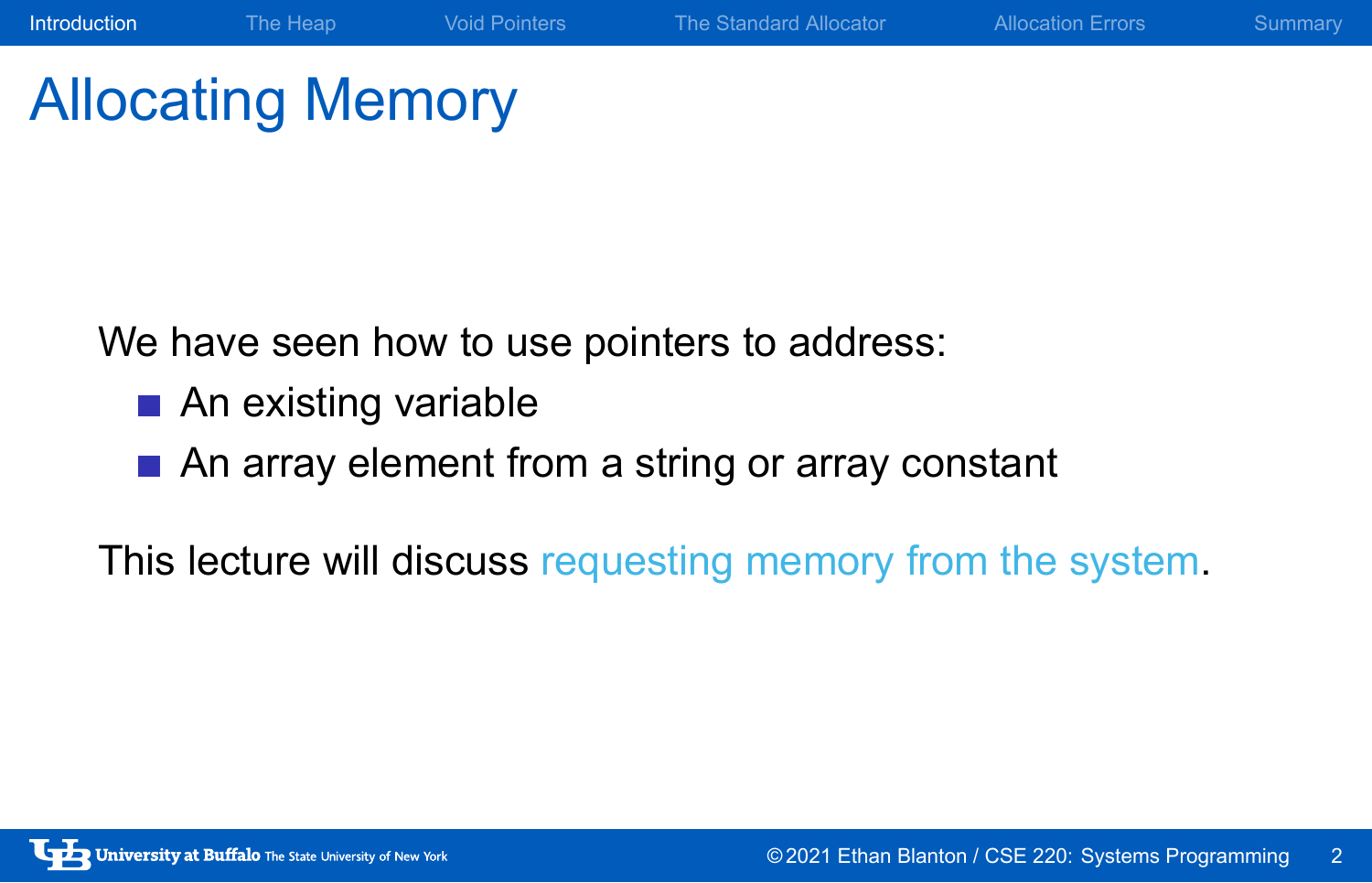## Memory Lifetime

All variables we have seen so far have well-defined lifetime:

**Introduction** The Heap Void Pointers The Standard Allocator Allocation Errors Summary

- They persist for the entire life of the program
- They persist for the duration of a single function call

Sometimes we need programmer-controlled lifetime.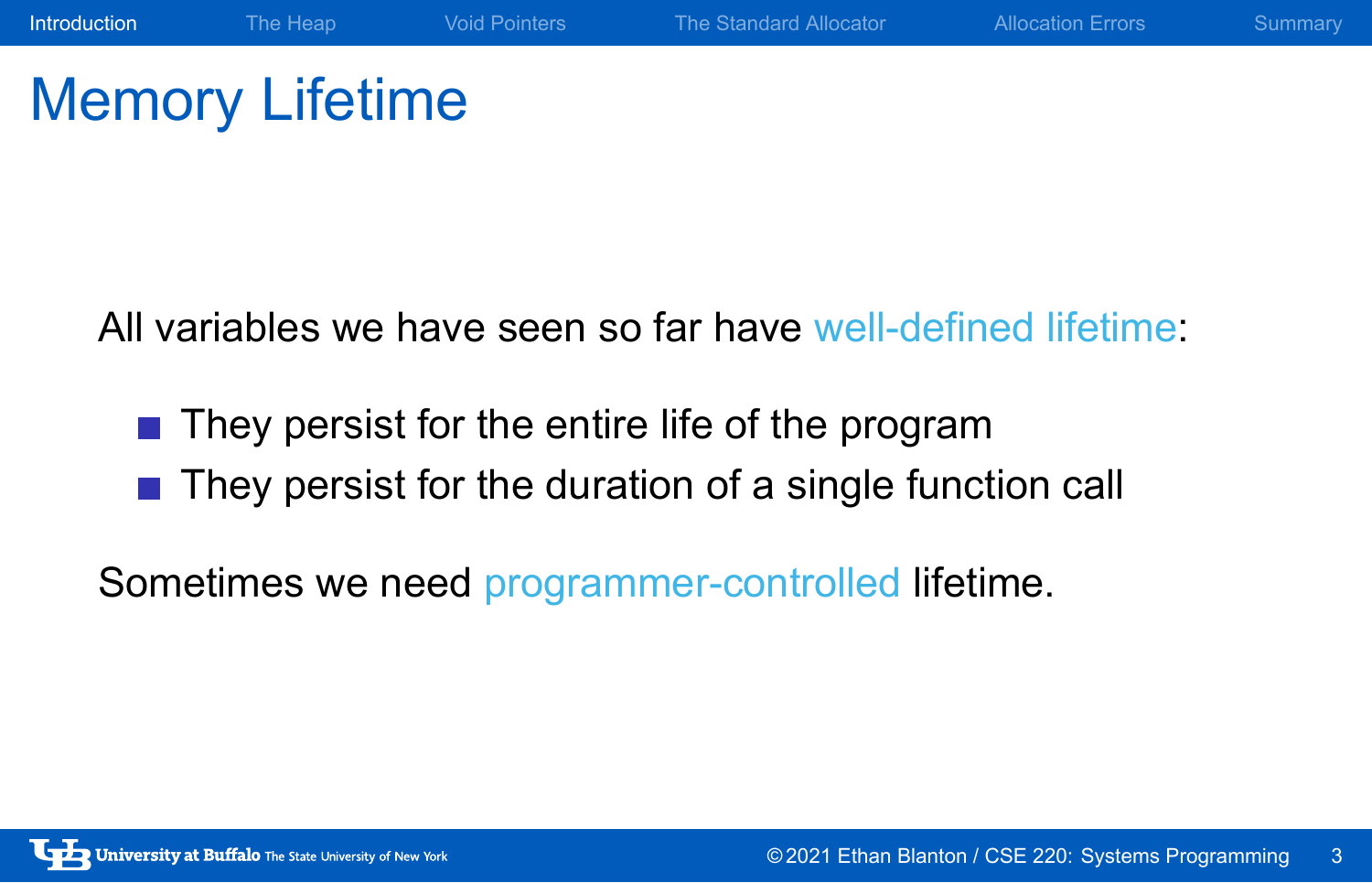# **Examples** int global;  $/$ \* Lifetime of program \*/ void foo () { int  $x$ ;  $/$ \* Lifetime of foo() \*/ } Here, global is statically allocated:  $\blacksquare$  It is allocated by the compiler

**Introduction** The Heap Void Pointers The Standard Allocator Allocation Errors Summary

- $\blacksquare$  It is created when the program starts
- 
- $\blacksquare$  It disappears when the program exits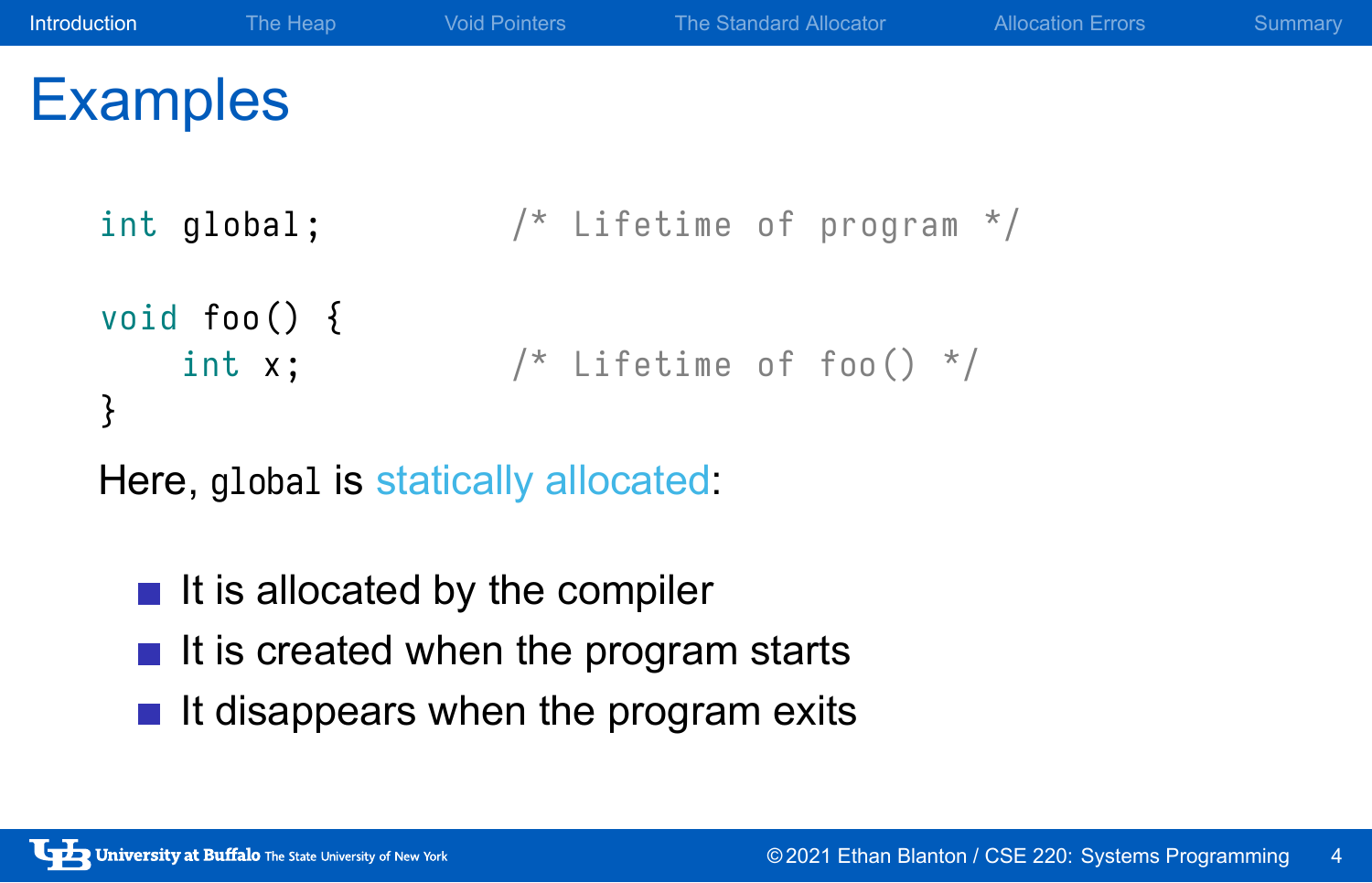# **Examples** int global;  $\frac{1}{2}$  /\* Lifetime of program \*/ void foo () { int  $x$ ;  $/$ \* Lifetime of foo() \*/ } Whereas x is automatically allocated:  $\blacksquare$  It is allocated by the compiler

**Introduction** The Heap Void Pointers The Standard Allocator Allocation Errors Summary

- It is created when foo() is called  $\P$
- It disappears when  $foo()$  returns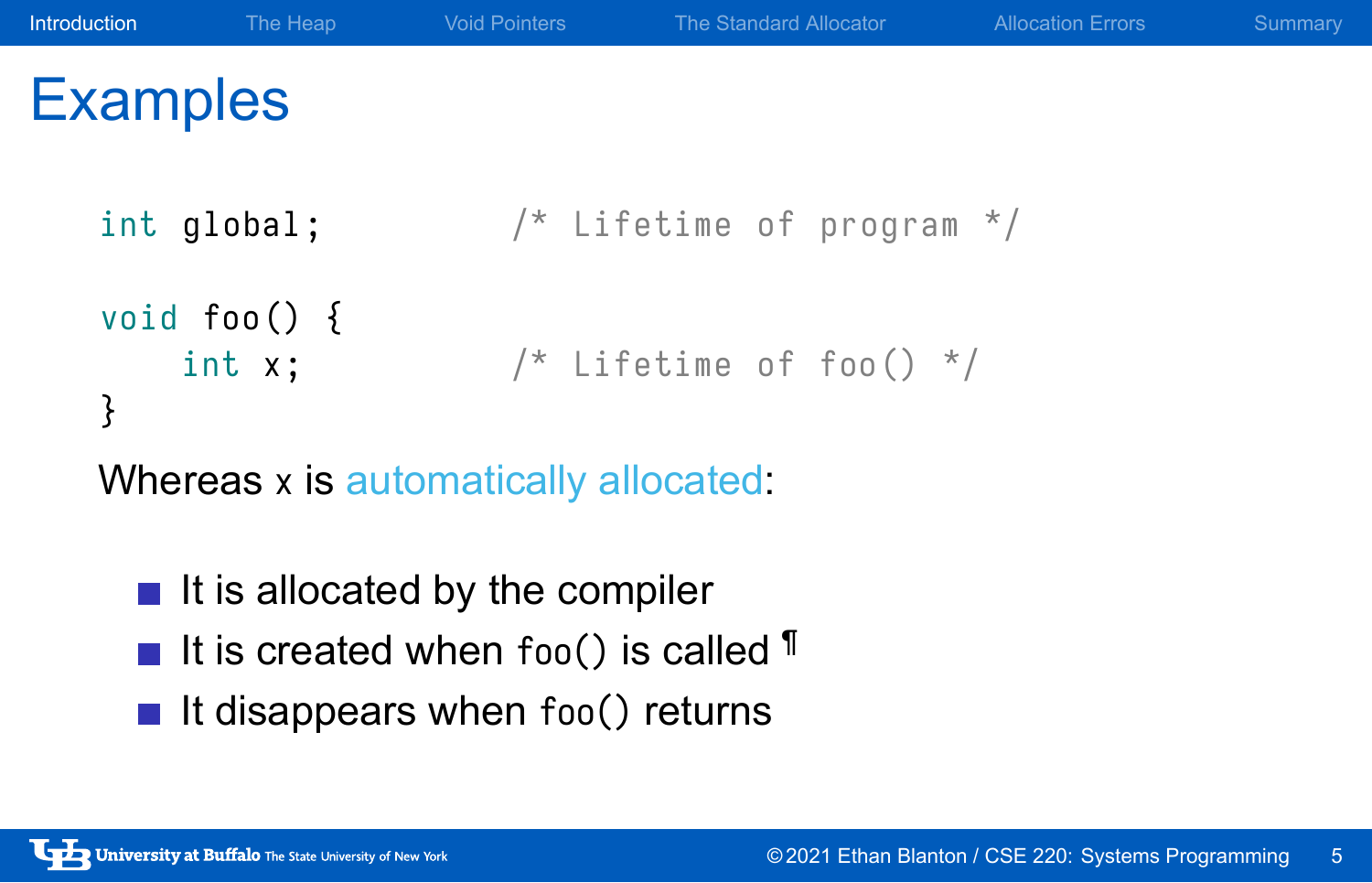## The Heap

The heap represents memory that is:

- allocated and released at run time
- **managed explicitly by the programmer**
- only obtainable by address

Heap memory is just a range of bytes to C.

Memory from the heap is given a type by the programmer.

Introduction The Heap Void Pointers The Standard Allocator Allocation Errors Summary

We will see much more about the heap later!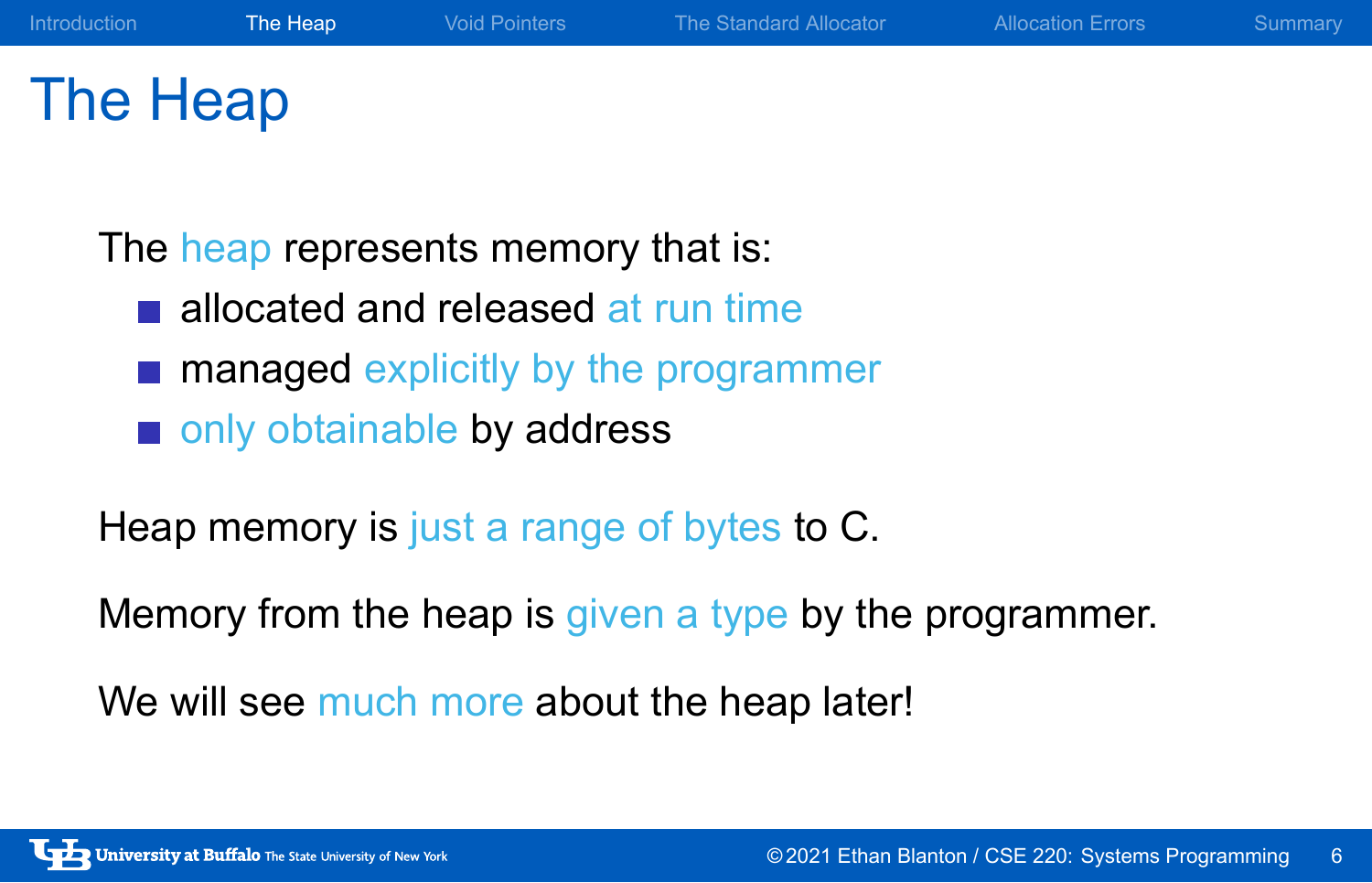### Heap Allocations

Each allocation from the heap is represented by a pointer.

Introduction The Heap Void Pointers The Standard Allocator Allocation Errors Summary

Each allocation has a fixed size.

This size is declared at allocation time.

Accesses outside of the allocation must not be made using the returned pointer!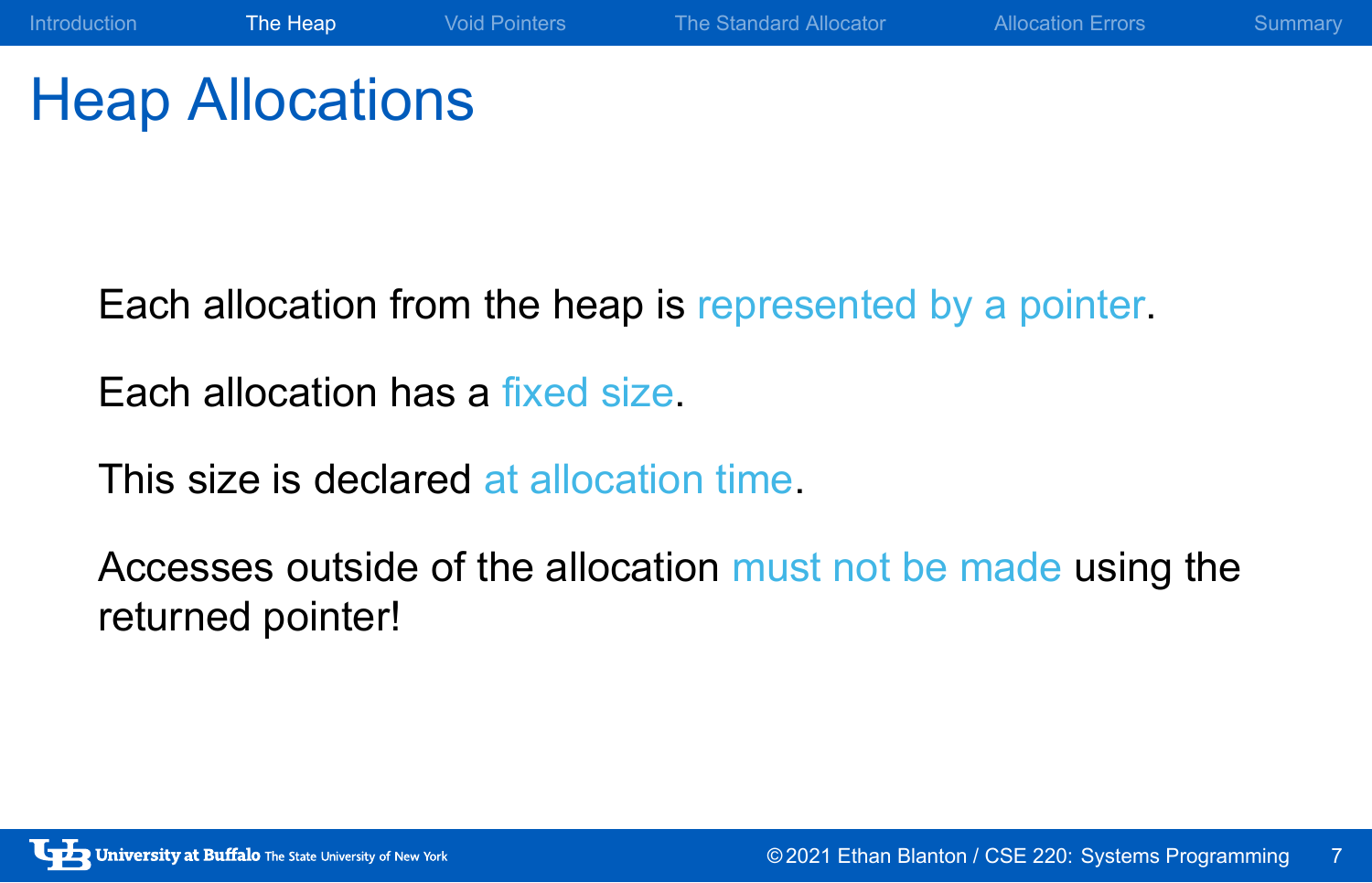### Releasing Memory

Memory can be released back to the heap.

This memory can then be used for future heap allocations.

Introduction The Heap Void Pointers The Standard Allocator Allocation Errors Summary

It can potentially (but often is not) be returned to the OS.

Memory that has been released must not be accessed again.

The C language will not detect accesses to released memory!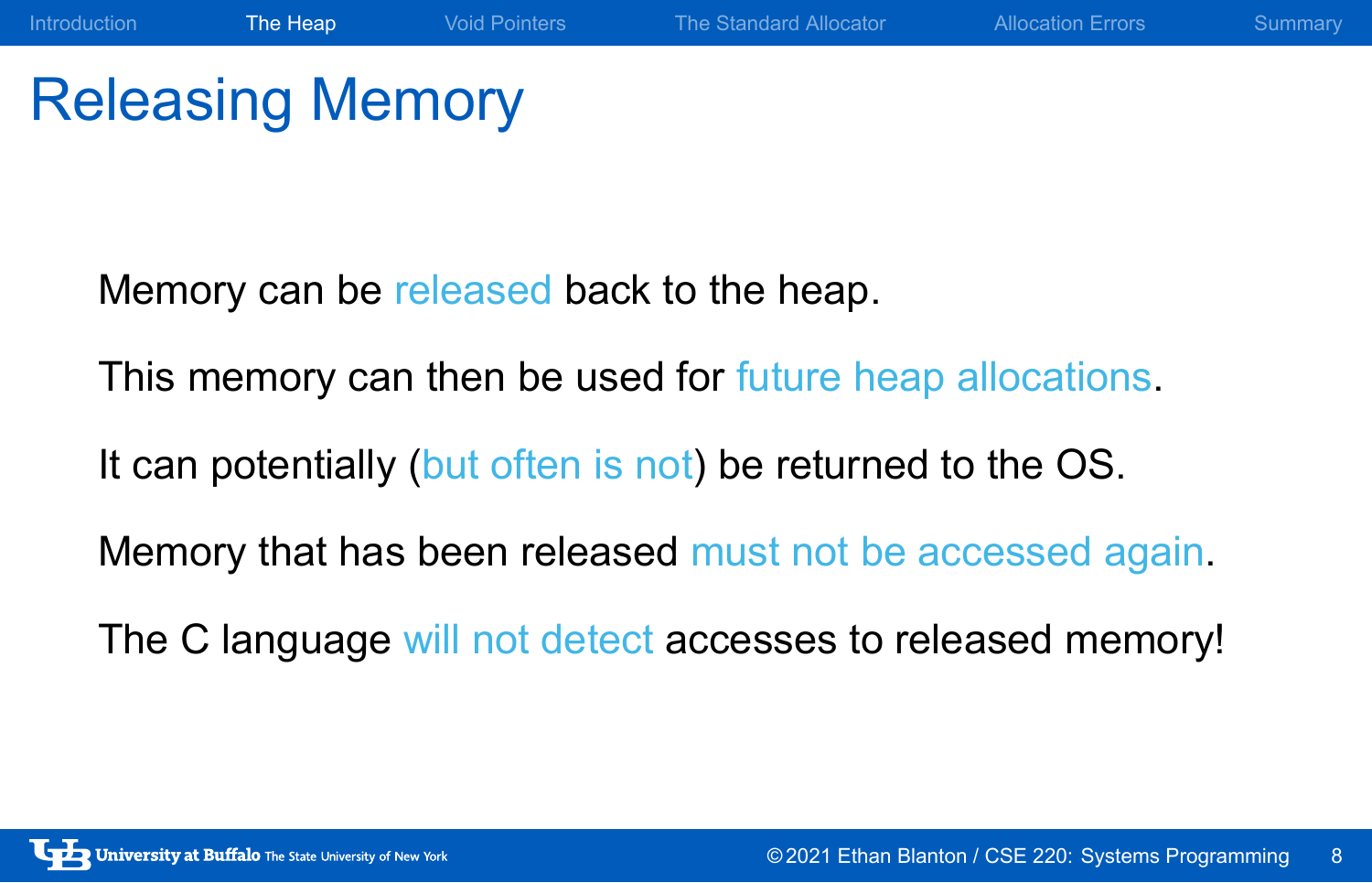#### void \*

The type void \* is used to indicate a pointer of unknown type.

You may recall that void indicates a meaningless return value.

void \* is treated specially by the C compiler and runtime:

- $\blacksquare$  It can contain any pointer type
- Type checks are mostly bypassed assigning to/from void \*
- Any attempt to dereference a void  $*$  pointer is an error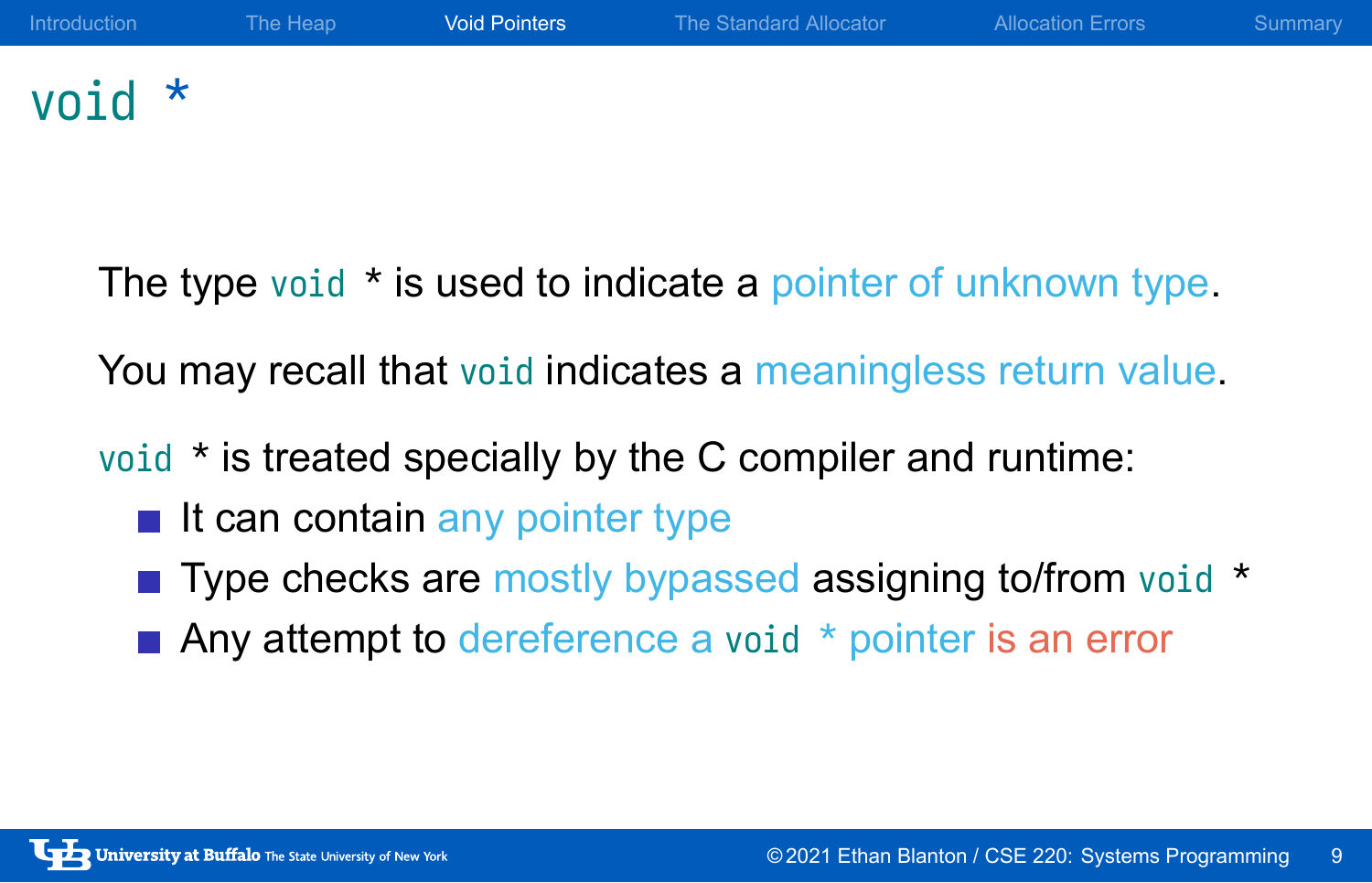# Pointer Assignments

Consider the following:

int i; double d; int  $*$ pi = &i; double  $*$ pd =  $\&d$ Each of these pointers is typed. These are errors:

Introduction The Heap **Void Pointers** The Standard Allocator Allocation Errors Summary

 $pi = pd;$  $pd = pi;$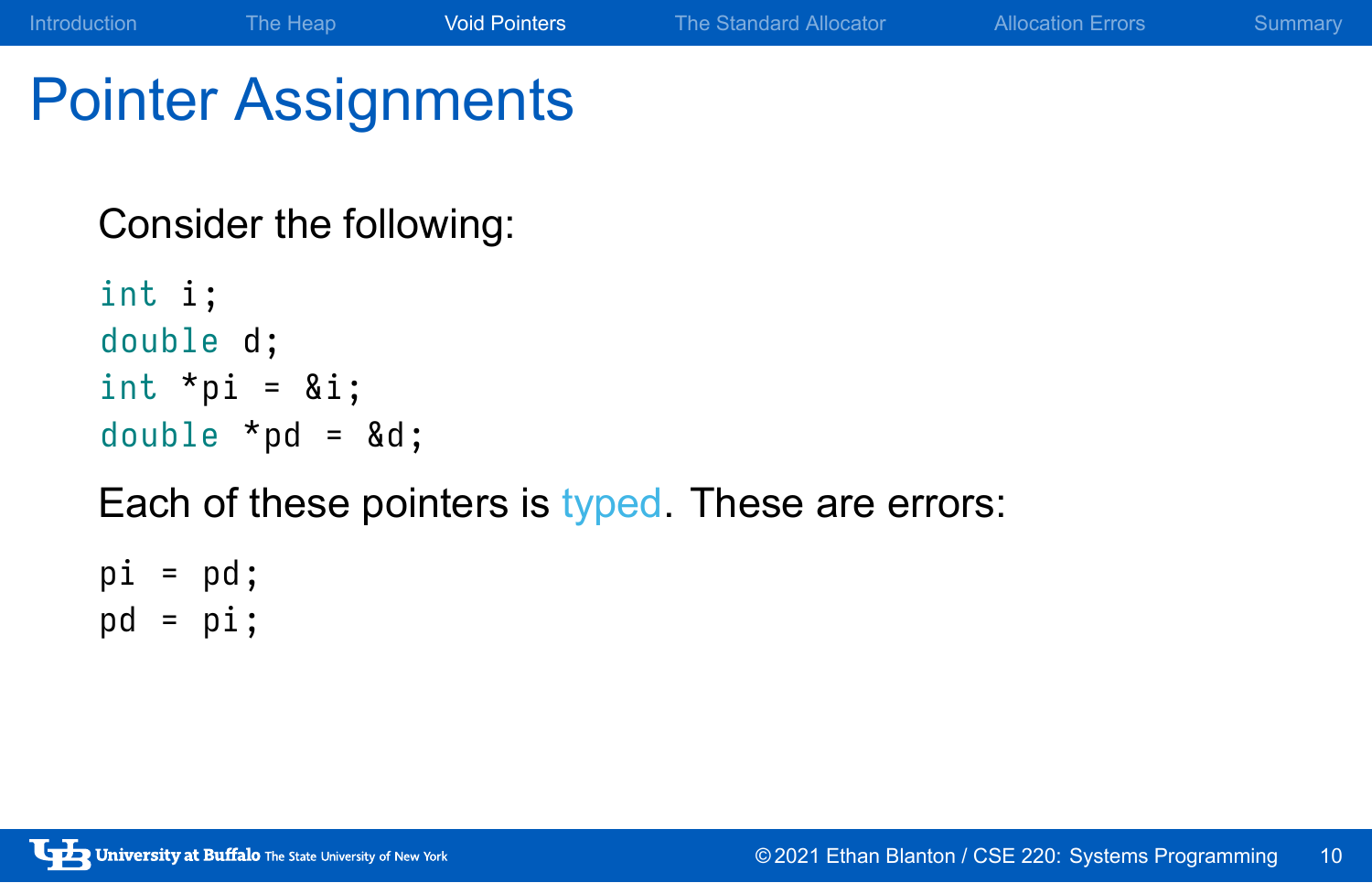## Pointer Assignments

Consider the following:

int i; double d; int  $*$ pi = &i; double  $*$ pd = &d;

This is where it gets dangerous:

Introduction The Heap **Void Pointers** The Standard Allocator Allocation Errors Summary

void  $*p = pi;$ pd = p ;

This is perfectly legal.

(What does it mean?)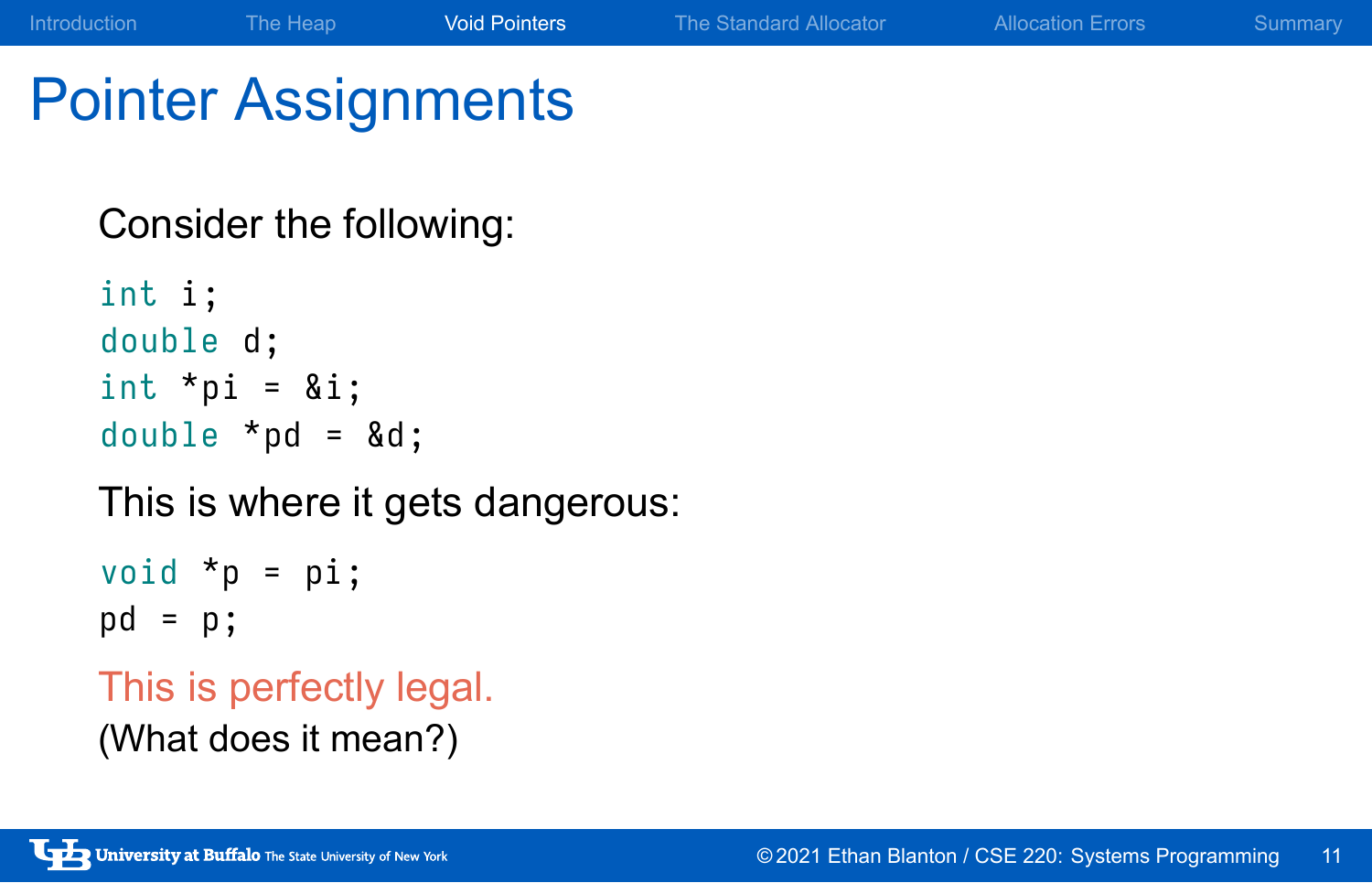### Aside: The sizeof operator

There are several operators used to help with reflection in C.

Introduction The Heap Void Pointers The Standard Allocator Allocation Errors Summary

One of these is the sizeof operator.

It returns the size in bytes of its operand, which can be:

- $\blacksquare$  A variable
- An expression that is "like" a variable
- A type

(Expressions "like" a variable include, *e.g.*, members of structures.)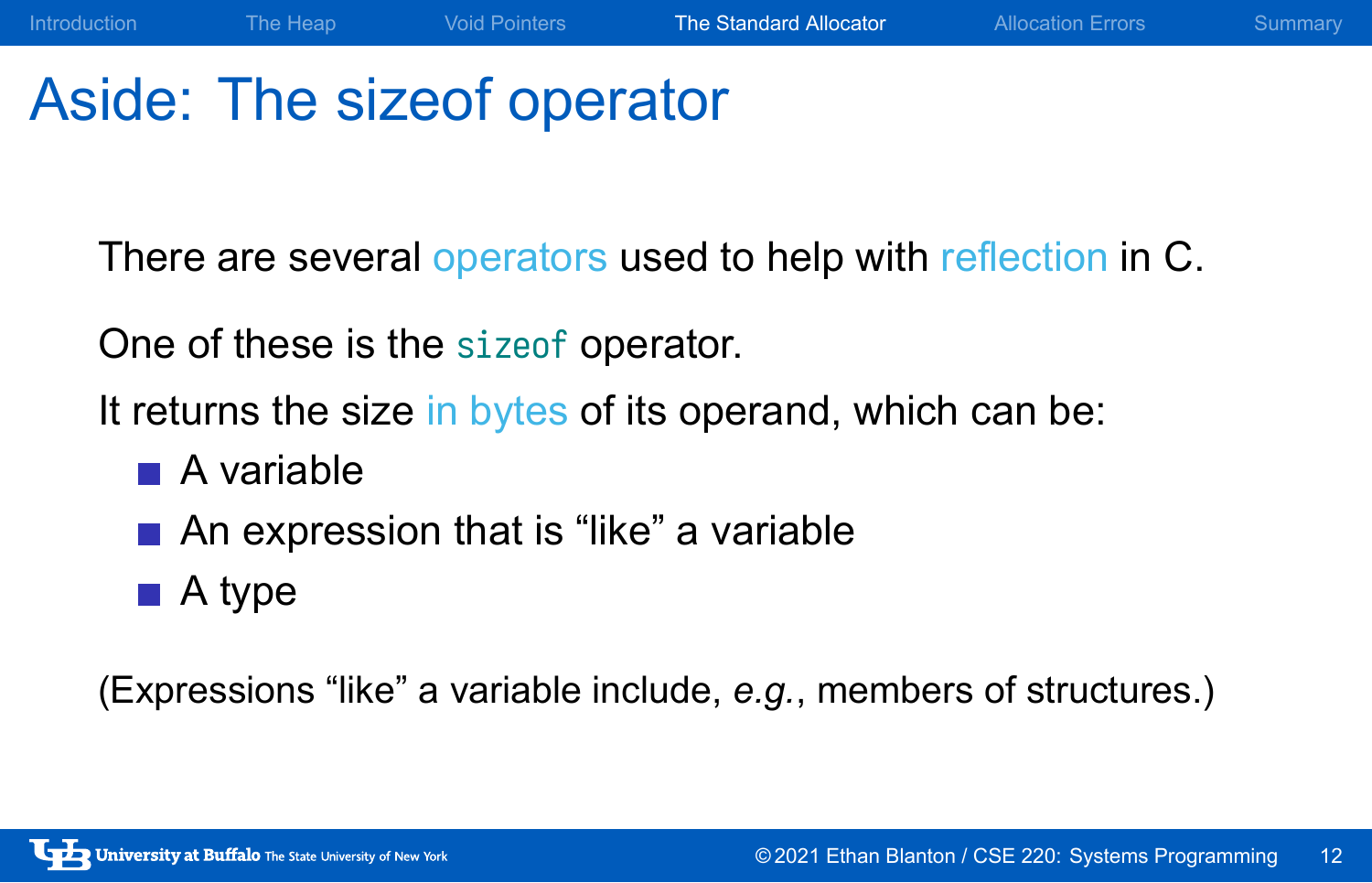### Looking at sizeof

Examples:

```
char str[32];
int matrix [2][3];
sizeof(int); // yields 4
sizeof(str); // yields 32
```
sizeof (matrix);  $\frac{1}{2}$  // yields 24

Note that sizeof arrays is not reliable.

Only arrays declared within the current scope will be correct. ¶

Introduction The Heap Void Pointers The Standard Allocator Allocation Errors Summary

We will discuss the sizes of things in more detail, later.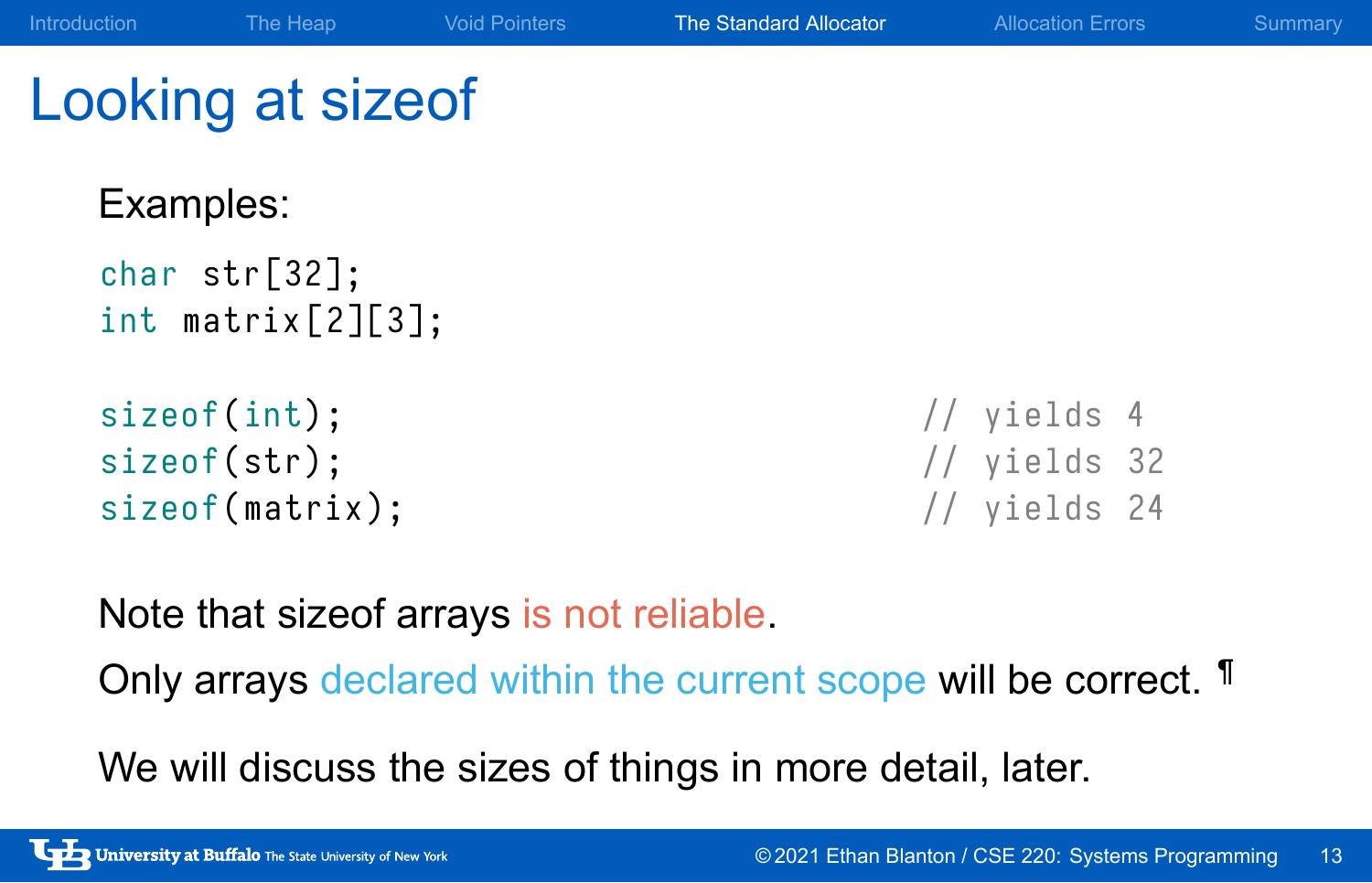#### The Standard Allocator

The C library contains a standard allocator.

```
#include <stdlib.h>
void *malloc(size_t size);
void *calloc(size_t nmemb, size_t size);
void * realloc (void *ptr, size_t size);
void free (void *ptr);
```
#### These functions allow you to:

Request memory (malloc(), calloc(), realloc())

Introduction The Heap Void Pointers The Standard Allocator Allocation Errors Summary

Release memory (free())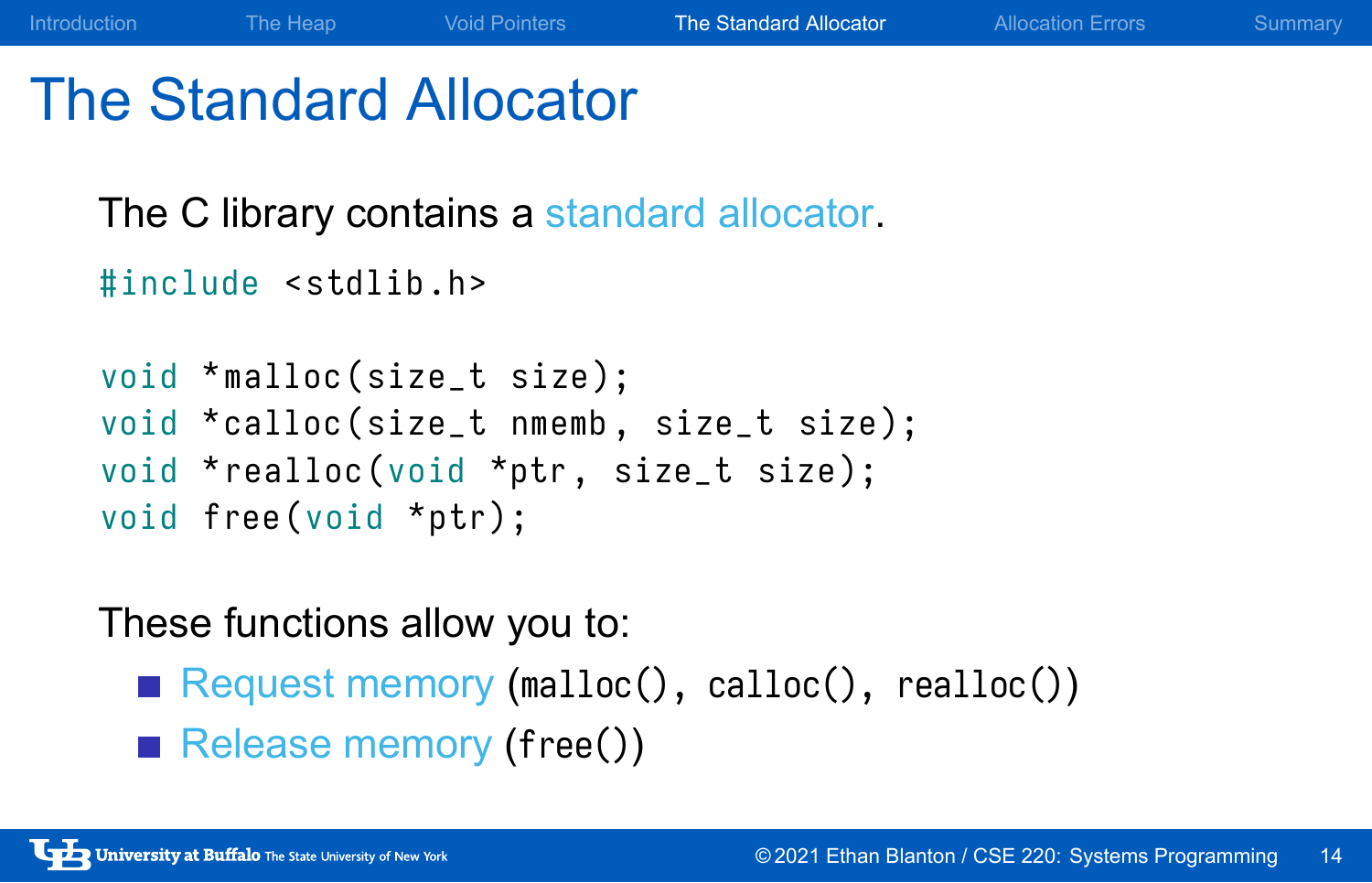## Allocating

The allocating functions request memory in slightly different ways.

```
void *malloc(size_t size);
void *calloc(size_t nmemb, size_t size);
void * realloc (void *ptr, size_t size);
```
All three return a non-null void pointer on success.

All three return NULL on failure.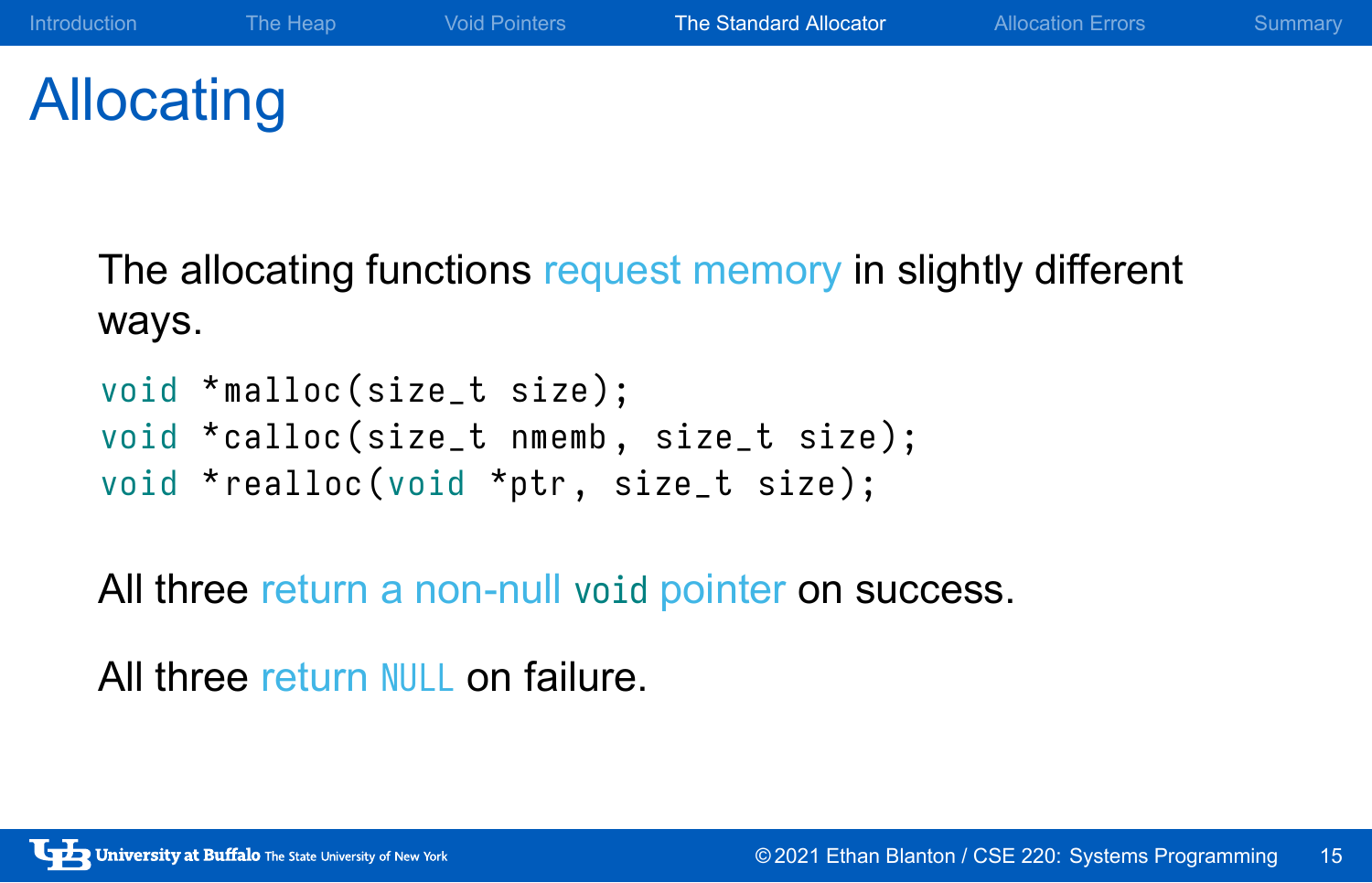## malloc()

```
void *malloc(size_t size);
```
Malloc returns a void \* pointer, which can point to anything.

It allocates at least size bytes.

size is often the result of a sizeof() expression.

To allocate an integer:

- Determine the size of an int
- Request enough memory to hold one

```
int *pi = malloc(sizeof(int));
```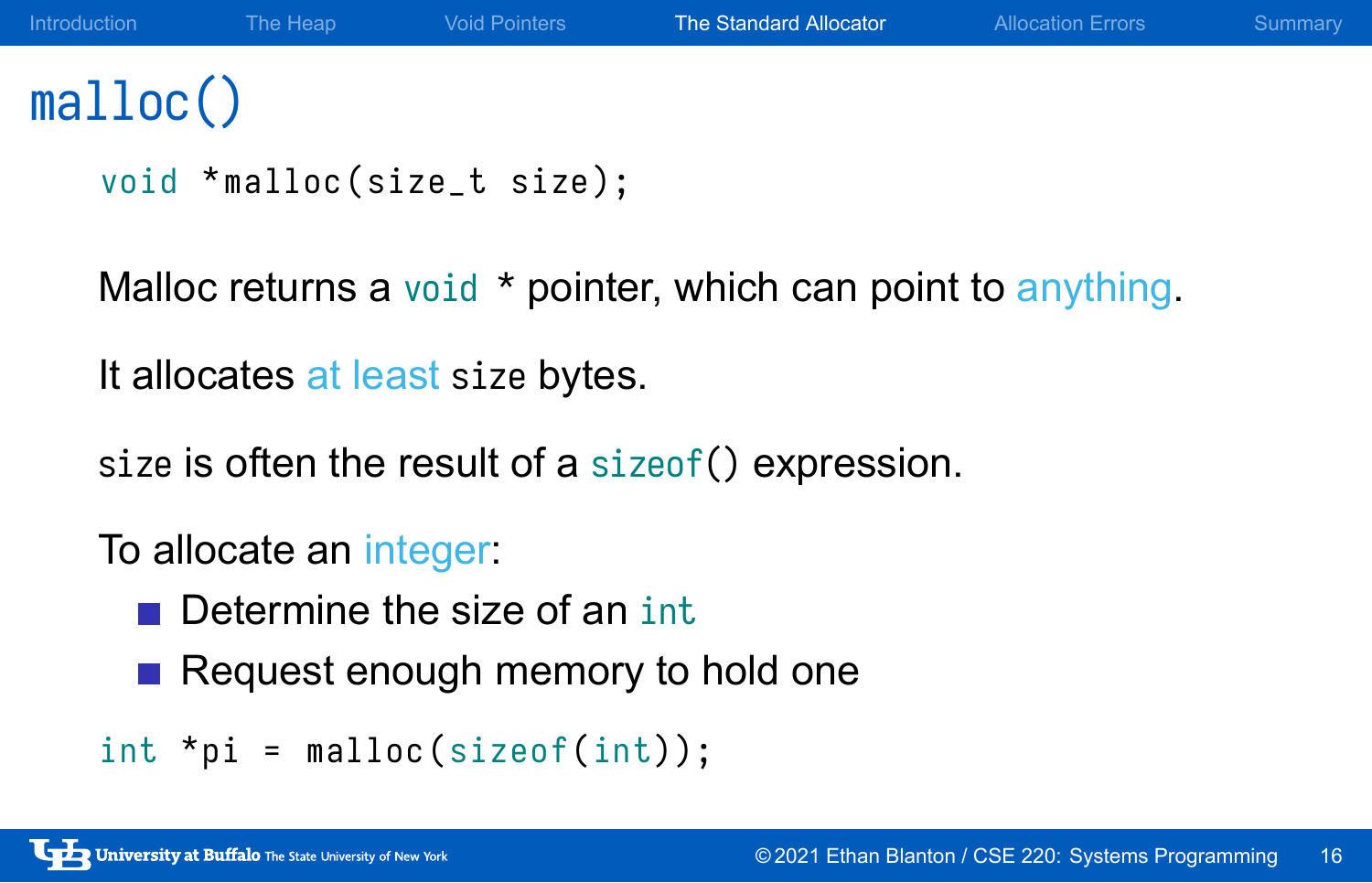### Allocating an array

To allocate an array with 10 int entries dynamically, we:

Introduction The Heap Void Pointers The Standard Allocator Allocation Errors Summary

- Determine the size of a single int
- $\blacksquare$  Tell the system we want ten of those
- Assign the result to an appropriate pointer

int \*array = malloc( $10 *$  sizeof(int));

The variable array can now be used as a regular int array.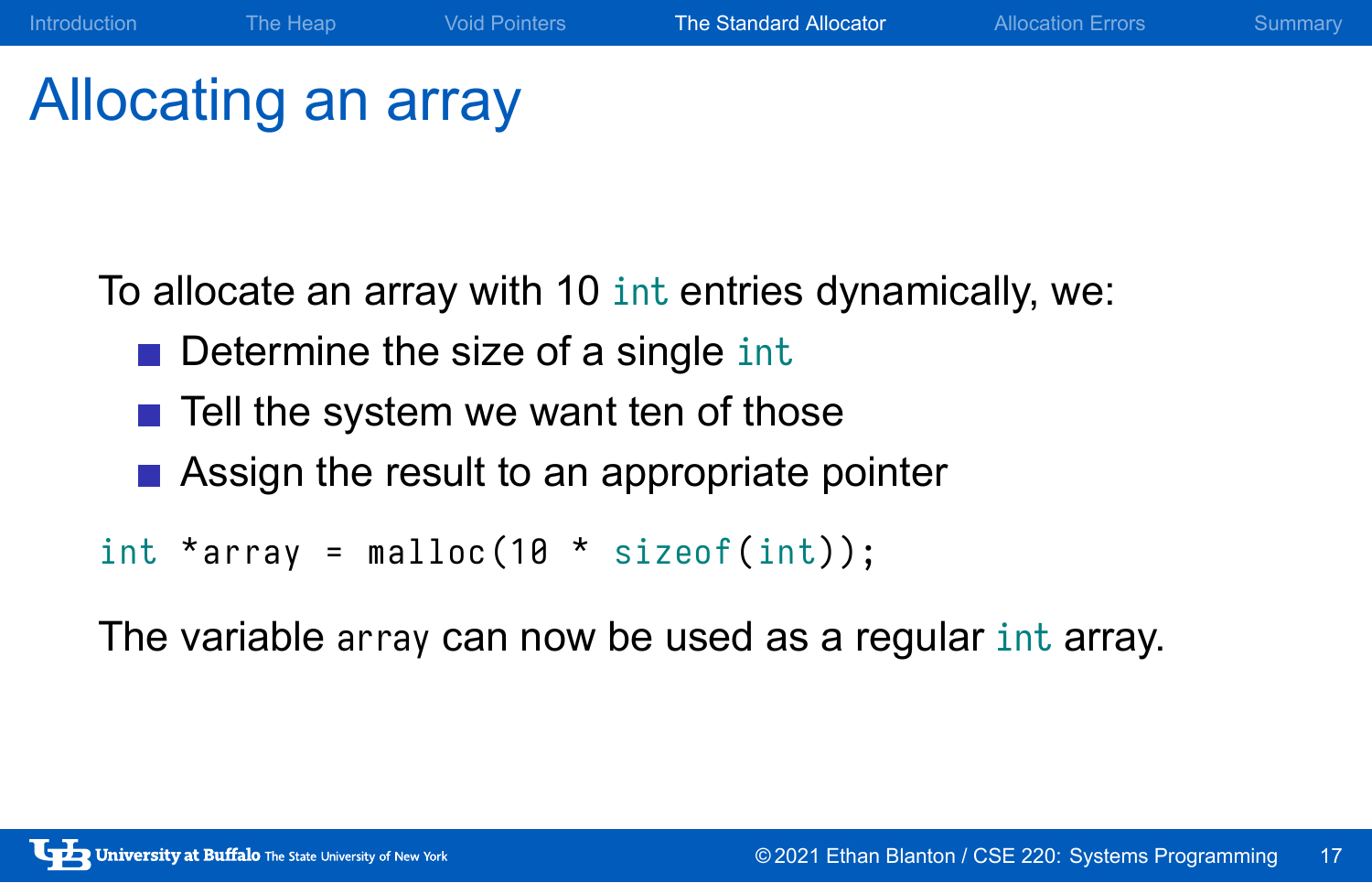# calloc()

void \*calloc(size\_t nmemb, size\_t size);

The closely-related calloc() allocates cleared memory.

The memory returned by malloc() is uninitialized.

The memory returned by calloc() is set to bitwise zero.

Note that invocation is slightly different!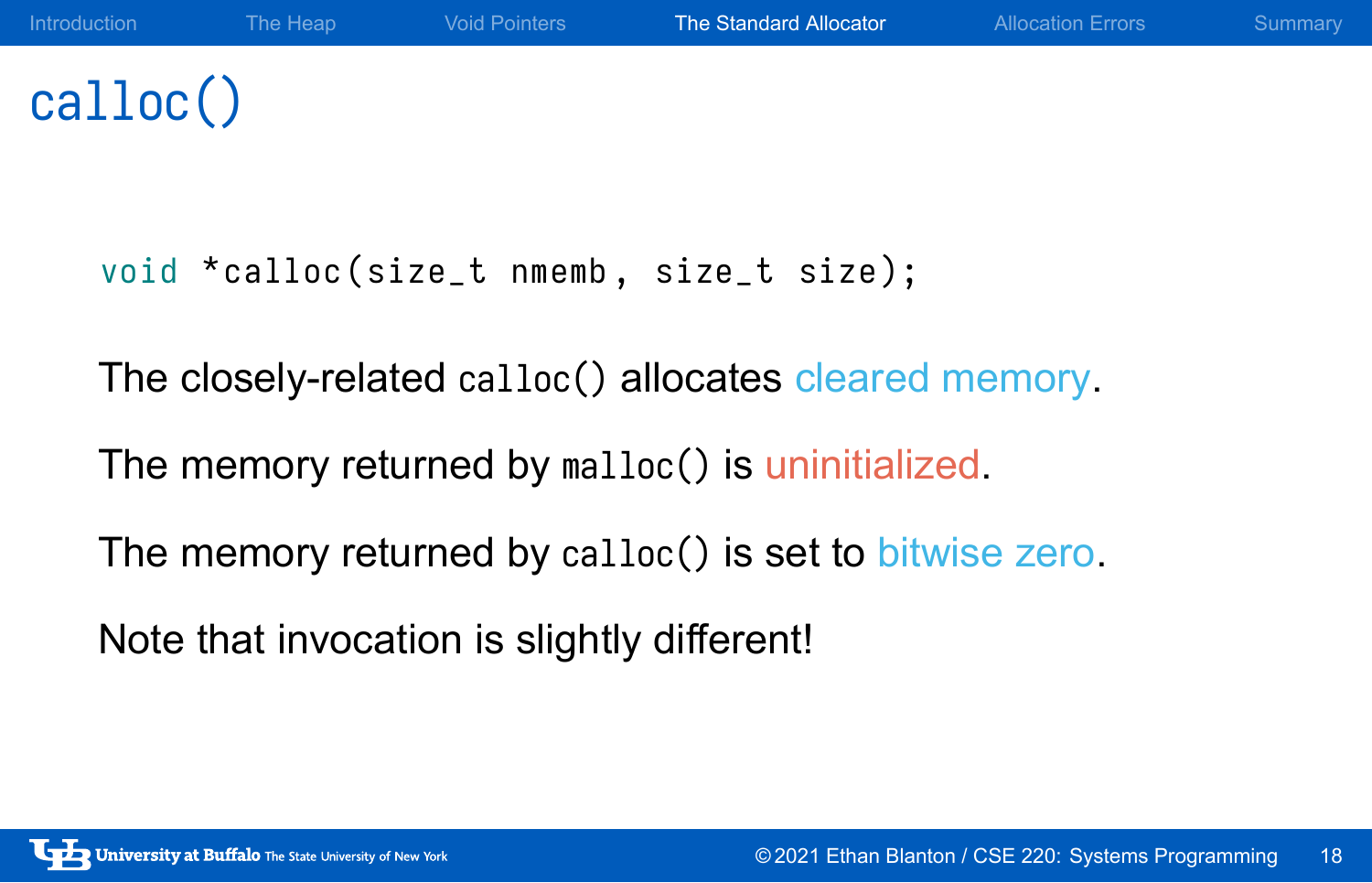## realloc()

```
void * realloc (void *ptr, size_t size);
```
Allocation sizes are fixed, but you can request a resize.

realloc() will attempt to change the size of an allocation.

If it cannot, it may create a new allocation of the requested size.

Normal usage is:

```
ptr = realloc(ptr, newsize);
```
This handles the case where the resize is not possible.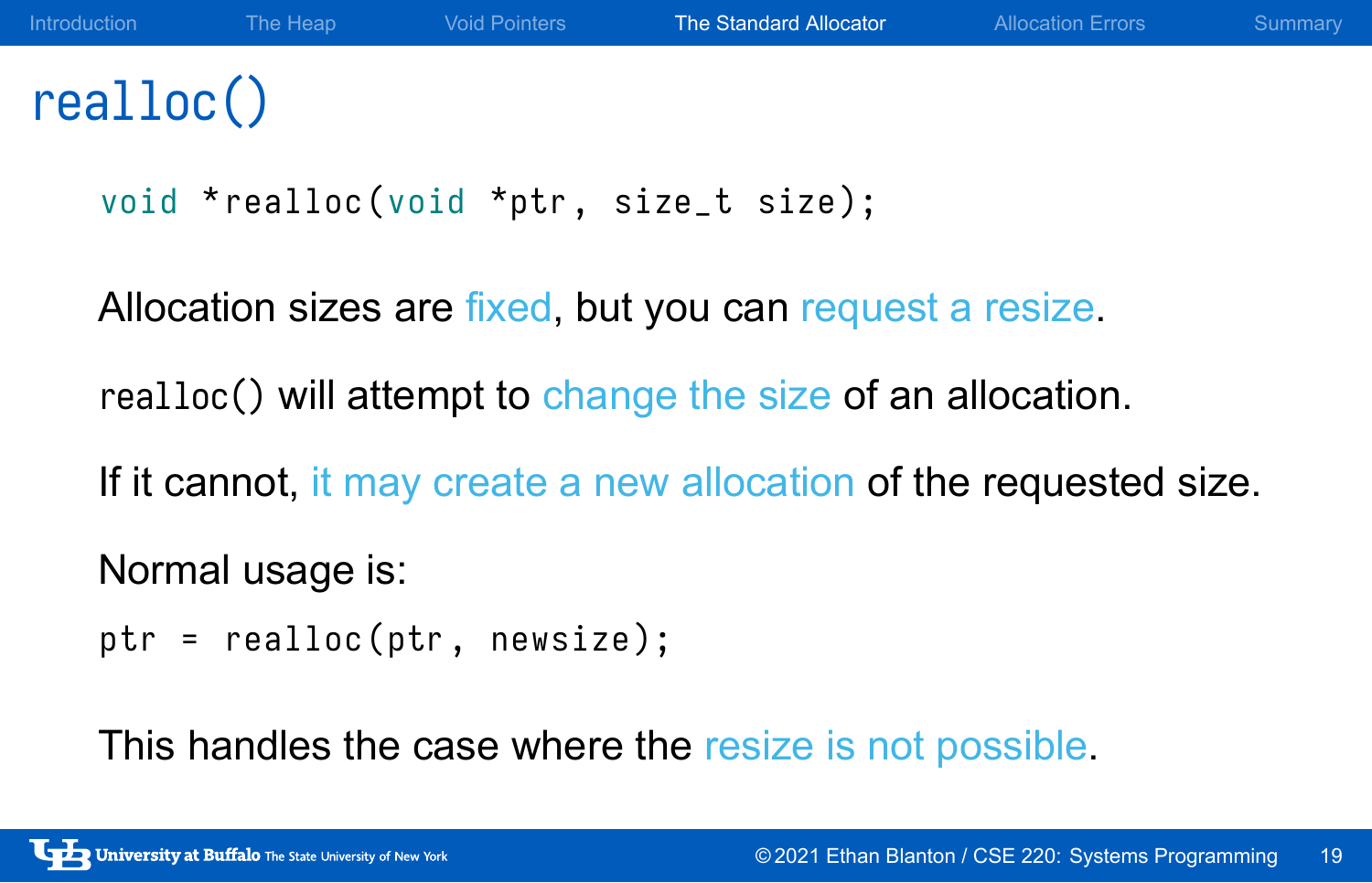#### free

```
void free (void *ptr);
```
Free accepts a void \* pointer, which can point to anything.

Freed memory returns to the system to be allocated again later via malloc().

free (array);

Note that free does not modify the value of its argument. Thus you cannot "tell" that a pointer has been freed!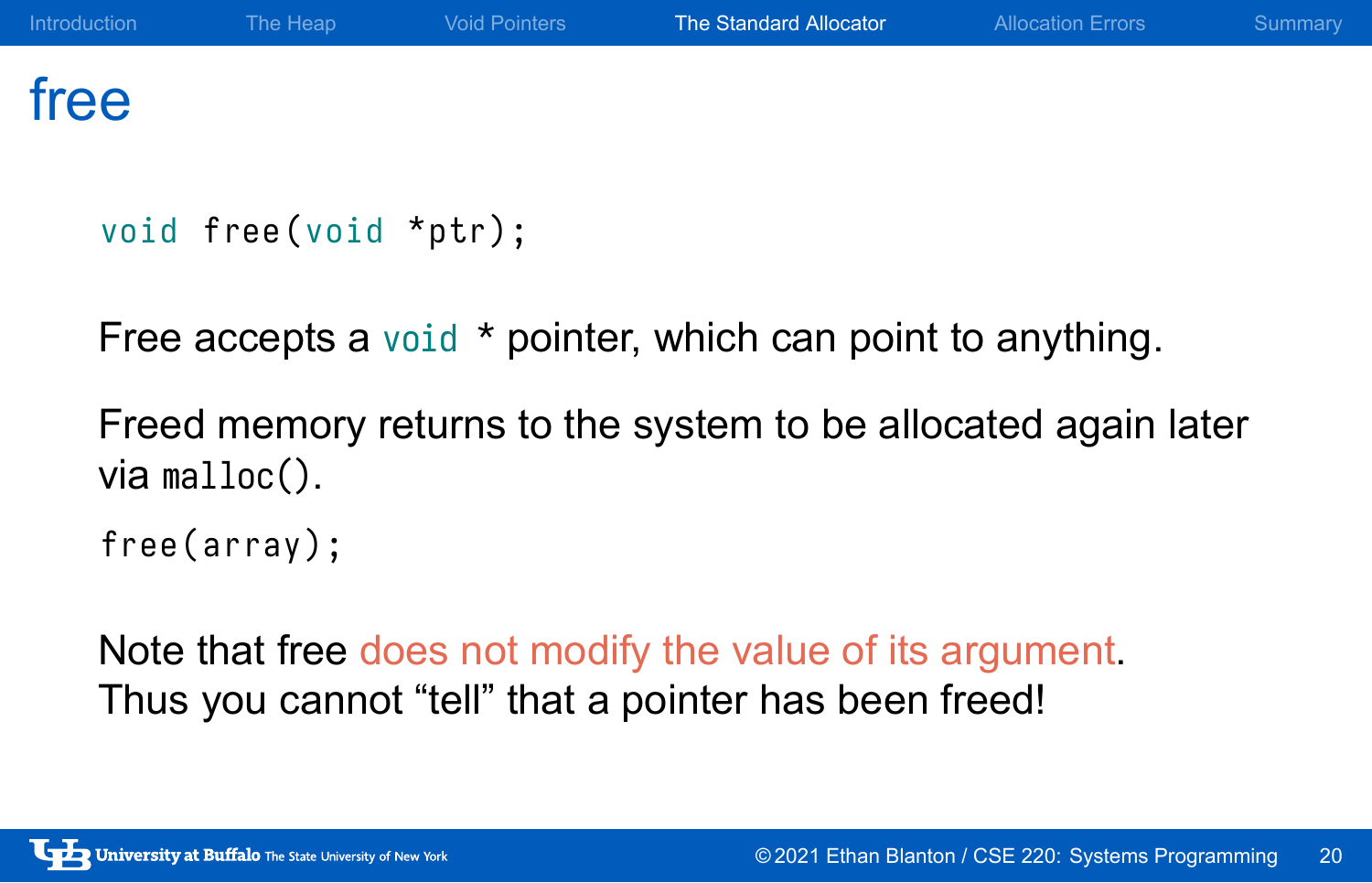#### Failed allocations

Allocations can fail.

A failed allocation will return NULL.

On a modern machine, this *usually* means an unreasonable allocation.

Introduction The Heap Void Pointers The Standard Allocator **Allocation Errors** Summary

*E.g.*, you accidentally allocated 2 GB instead of 2 KB.

On smaller systems, failed allocations are normal.

Often you can't do much about a failed allocation, of course.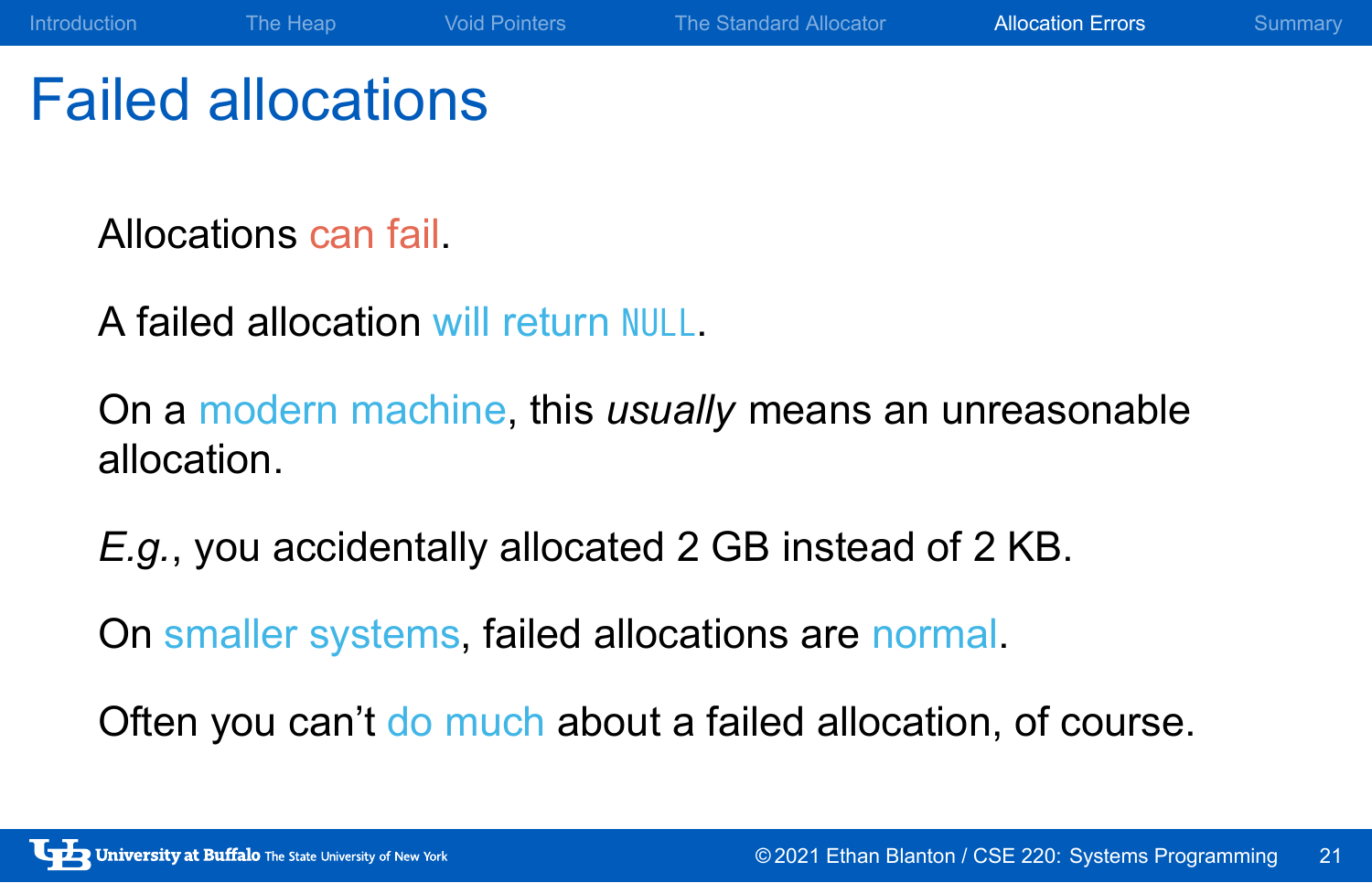### Use-after-free

A common class of error is use-after-free.

This is when a freed pointer is used.

This is particularly dangerous, because the allocator may reuse that pointer.

Therefore, it is:

- **Pointing to usable memory**
- **Not valid**
- **Likely to corrupt data!**

Setting free'd pointers to NULL can help prevent this.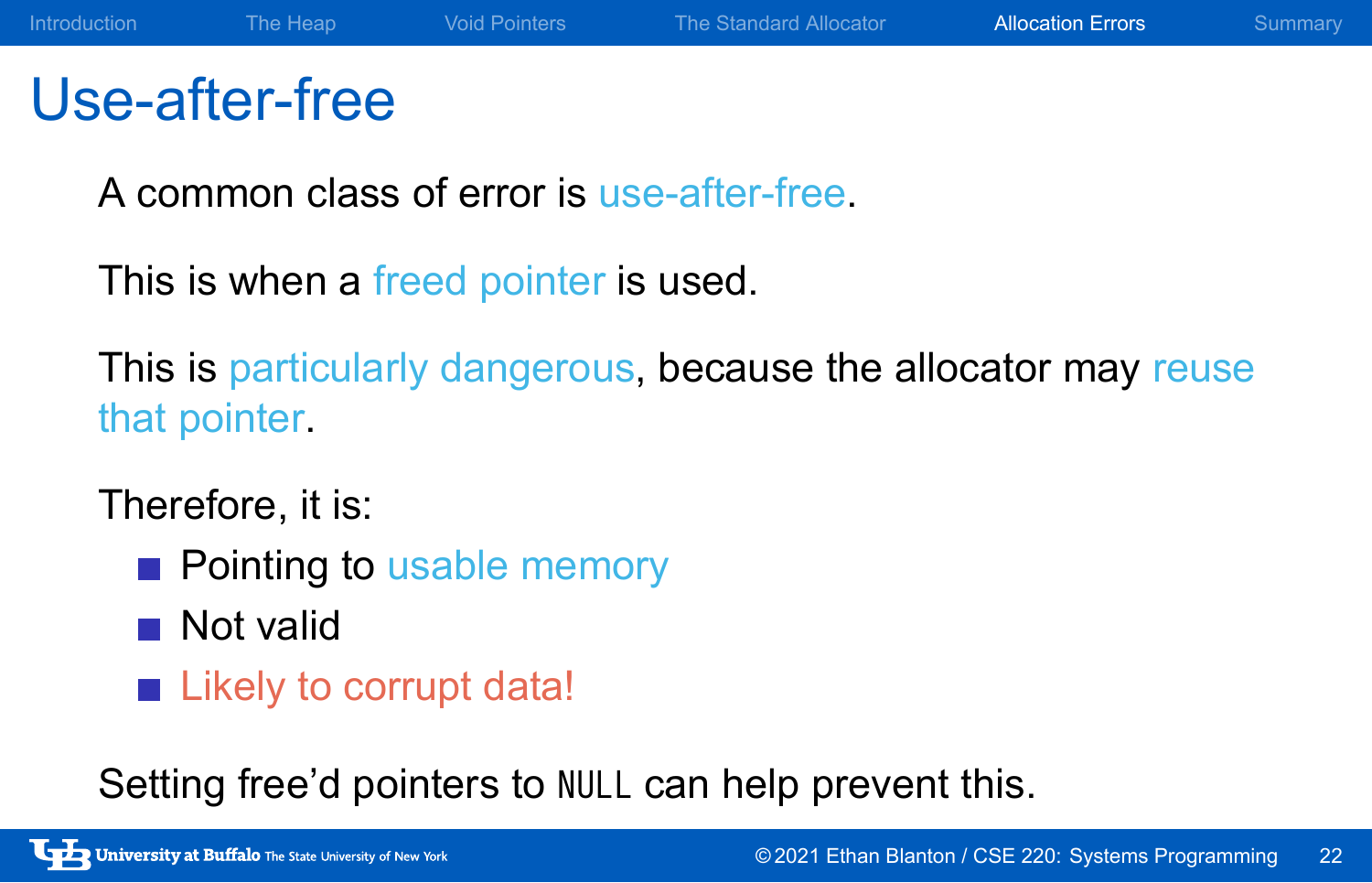### Out-of-bounds access

Because heap allocations have no obvious size, out-of-bounds access is easy.

Introduction The Heap Void Pointers The Standard Allocator Allocation Errors Summary

```
int *array = malloc(2 * sizeof(int)); /* int[2] */
for (int i = 0; i \le 2; i++) { /* 0, 1, 2! */array[i] = 0; /* Illegal
     access */
}
```
The compiler will not catch this.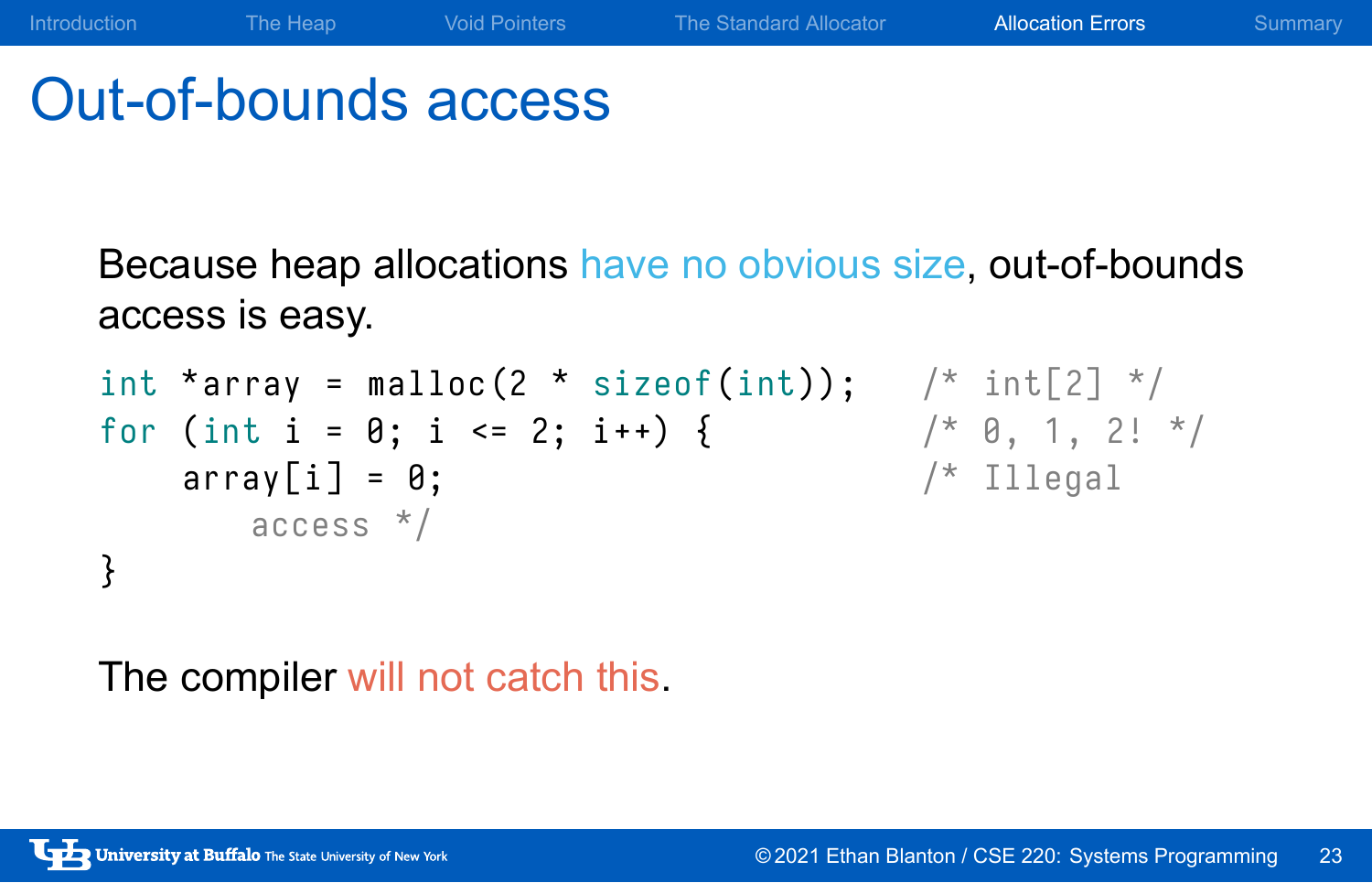#### Practice Example 1  $1$  int a[2];  $2$  int \*b = malloc(2 \* sizeof(int)); <sup>3</sup> int \*c ; 4  $5 \text{ a} [2] = 5;$  $6$  b  $[0]$  += 2;  $7$  c = b + 3;  $8$  free (&(a[0]));  $9$  free (b);  $10$  free (b);  $11$  b  $[0] = 5;$ Where are the errors? 1. Line 5 2. Line 6 3. Line 8 4. Line 10

Introduction The Heap Void Pointers The Standard Allocator **Allocation Errors** Summary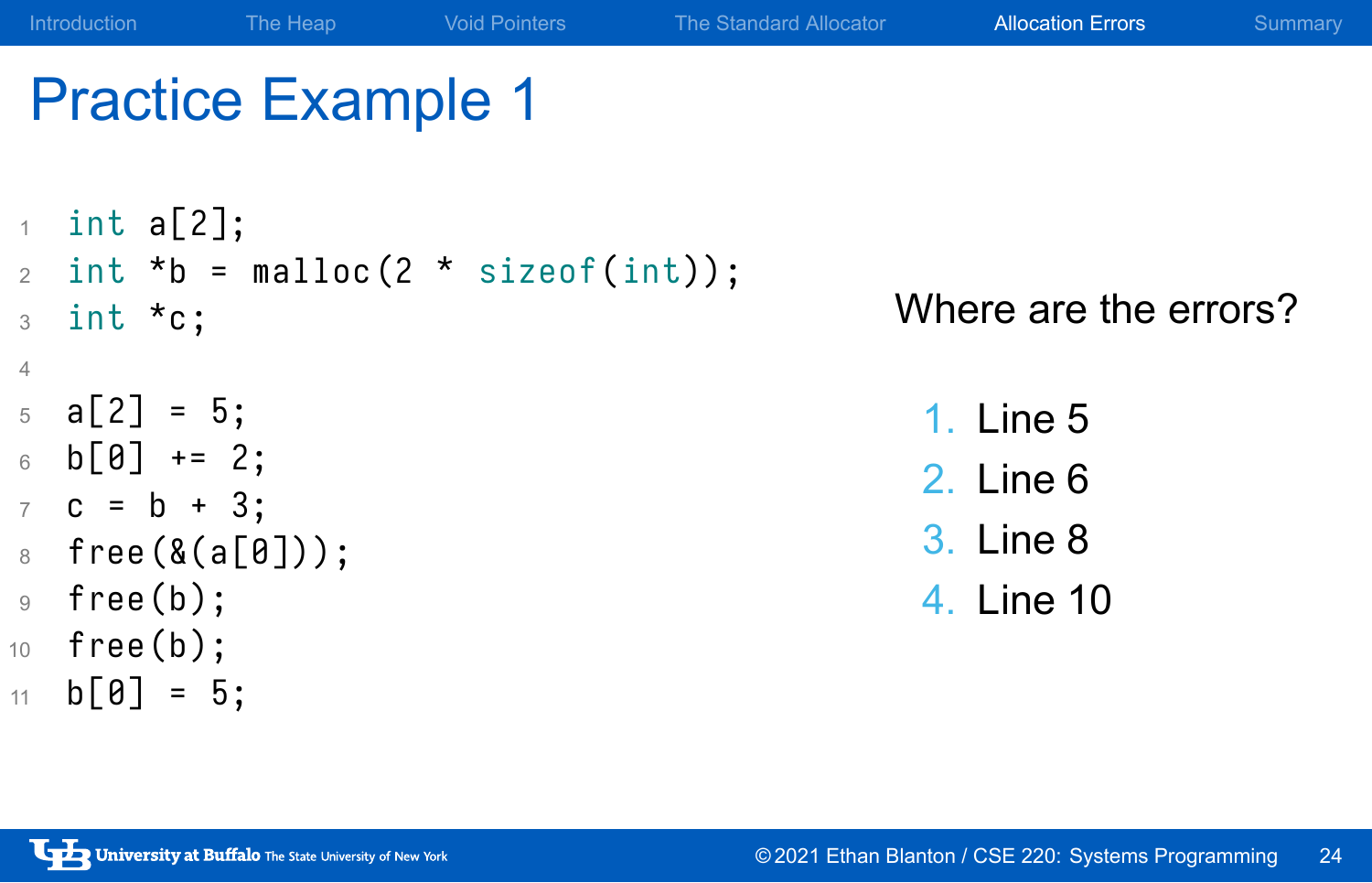#### Practice Example 2  $1$  int a[2];  $2$  int \*b = malloc(2 \* sizeof(int)); <sup>3</sup> int \*c ; 4  $5 \text{ a} [2] = 5;$  $6$  b  $[0]$  += 2;  $7$  c = b + 3;  $8$  free (&(a[0]));  $9$  free (b); Where is the first guaranteed error? 1. Line 5 2. Line 6 3. Line 8 4. Line 10

Introduction The Heap Void Pointers The Standard Allocator **Allocation Errors** Summary

University at Buffalo The State University of New York

 $10$  free (b);  $11$  b  $[0] = 5;$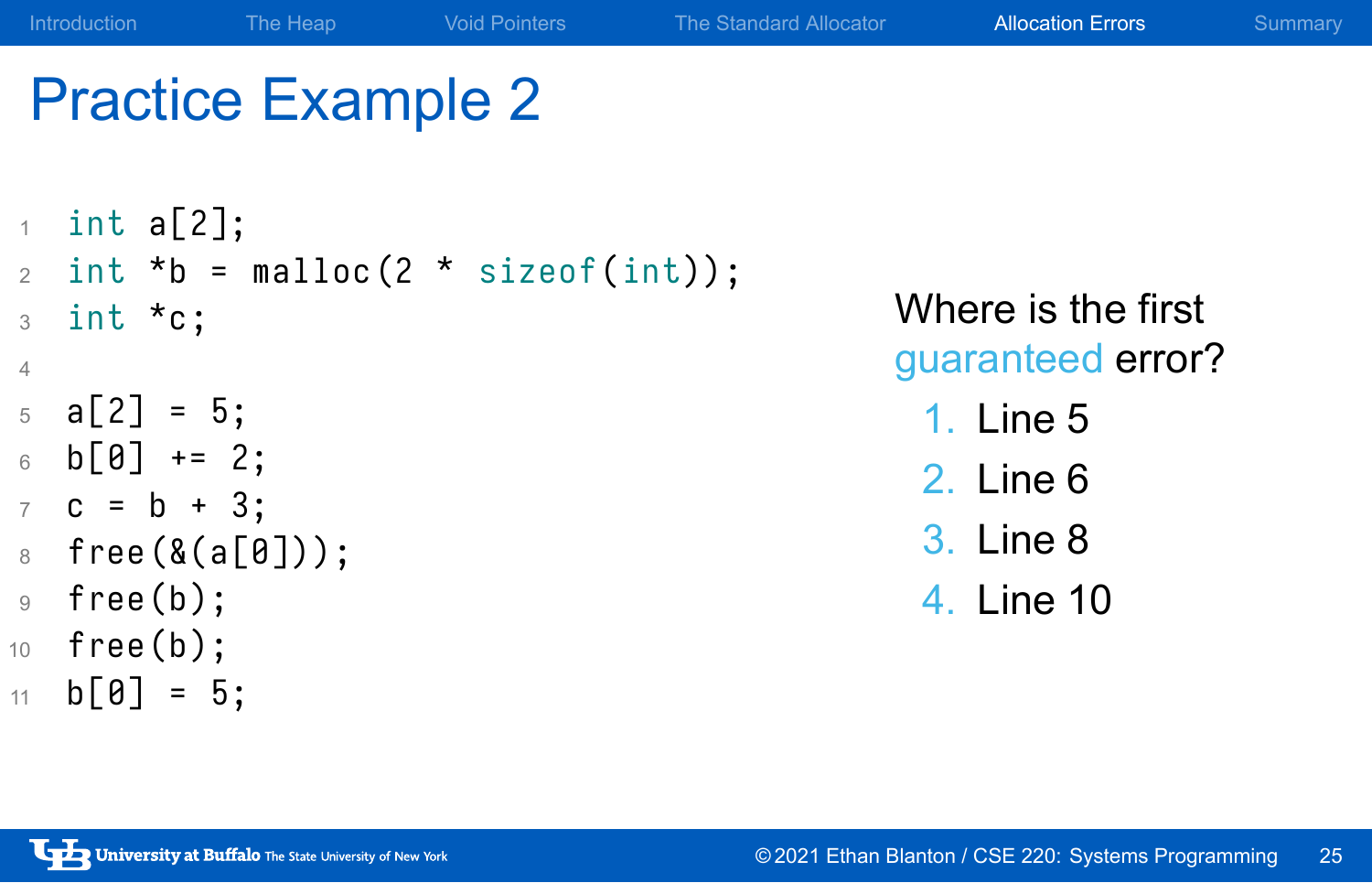# **Summary**

- The heap is where you manually allocate memory.
- The C standard library contains a flexible allocator.
- Heap allocations are sized by the programmer.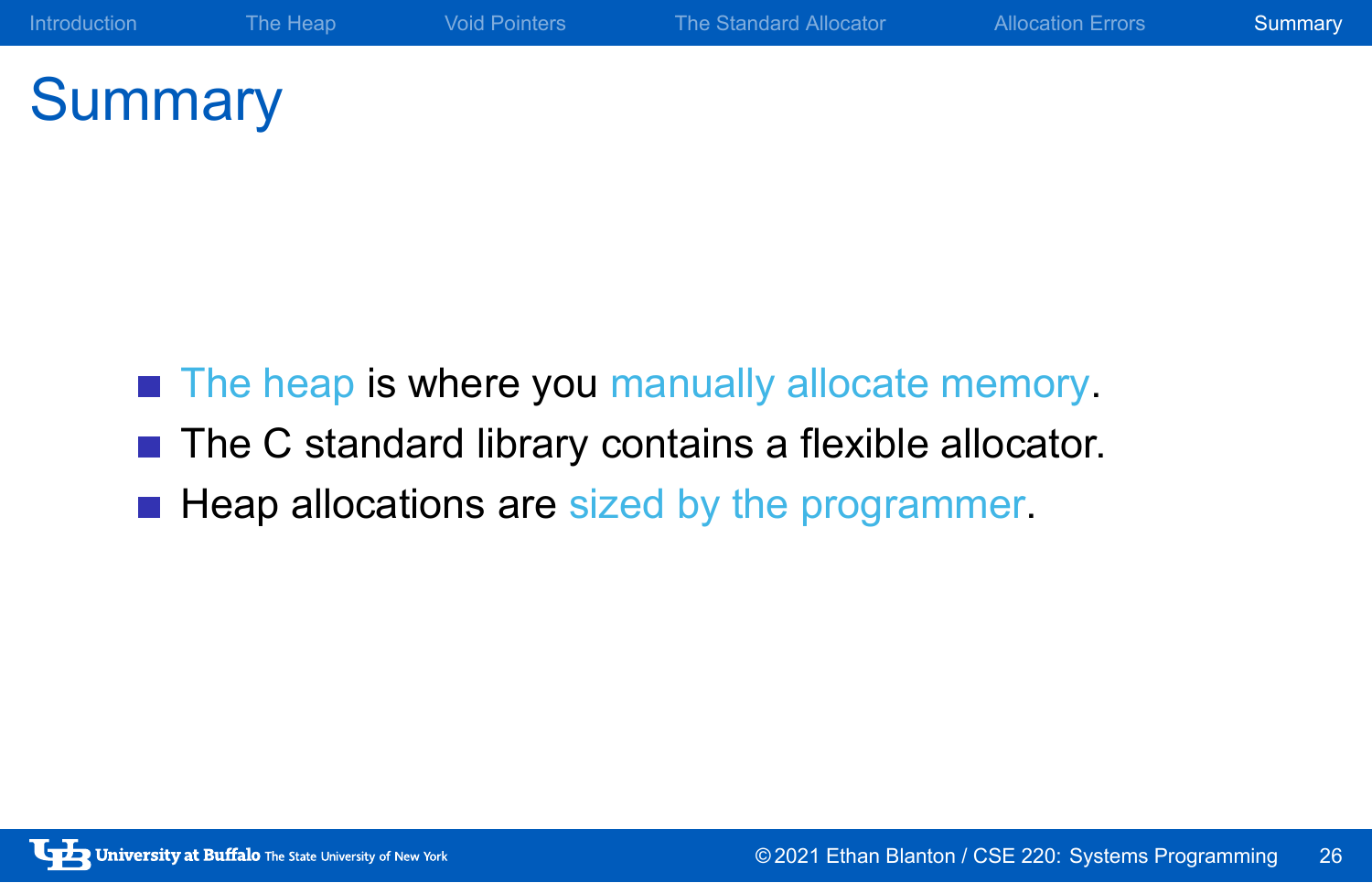## Next Time …

- **Integer properties**
- **Bit widths**
- **Integer representation**

Introduction The Heap Void Pointers The Standard Allocator Allocation Errors Summary